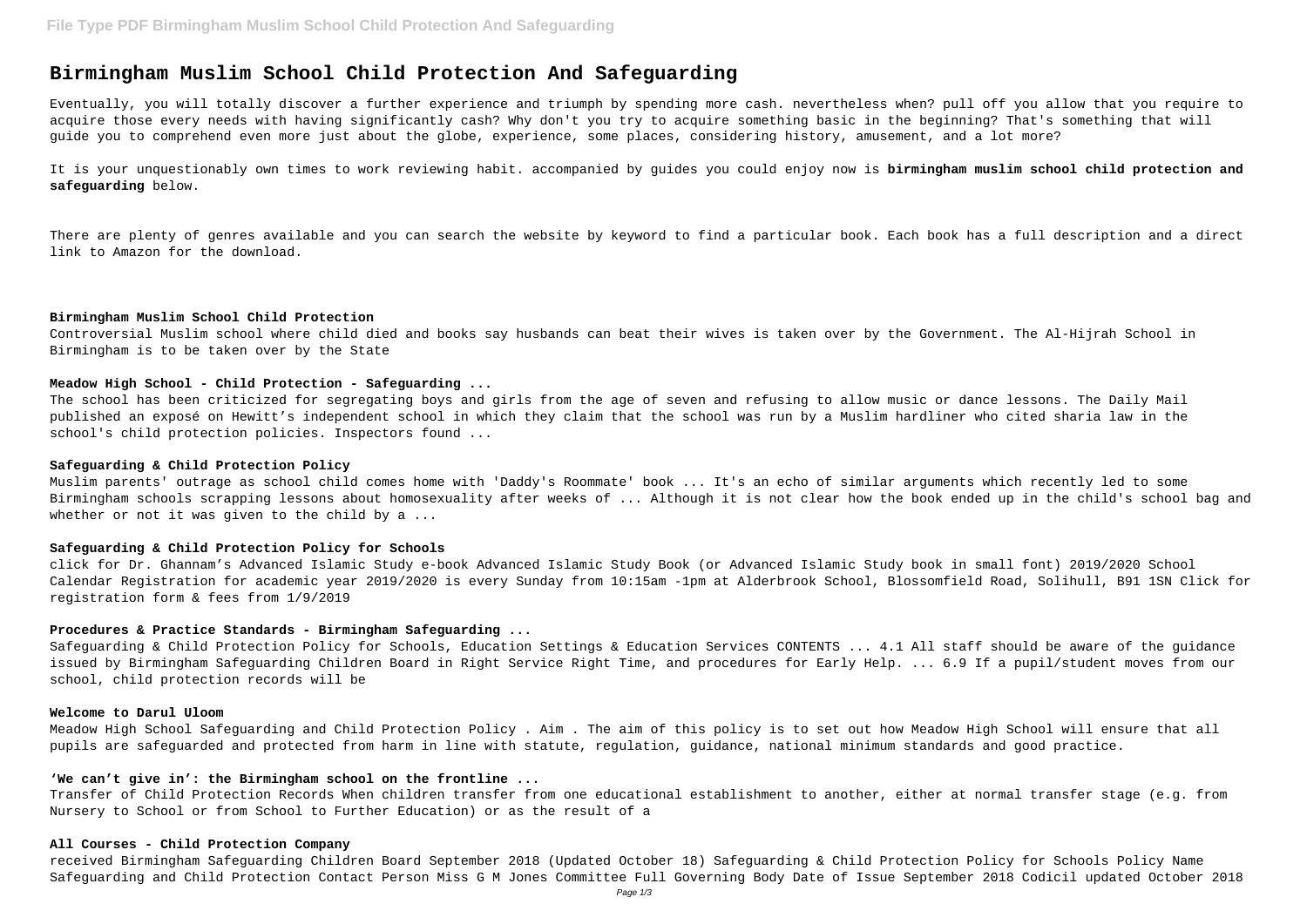Date of approval November 2018 Date of the next

## **Olive School, Birmingham - Welcome to Olive Birmingham**

identified in the Al Noori Muslim School Child Protection Policy and Procedures/ Guidelines are all aimed at the protection of our children. For this policy to be effective a high priority is placed on these matters by all persons associated with the School.

#### **Safeguarding & Child Protection Policy for Schools**

Birmingham has adopted the NEW West Midlands Regional Safeguarding Children procedures. On this page you will find all the information necessary to support you in your day to day safeguarding practice. These cover: Statutory Child Protection Procedures – which would be the same wherever you are in England (Level A procedures)

#### **Ibrahim Hewitt - Wikipedia**

Safeguarding and Child Protection Policy Date agreed Chair of Governing Body ... In line with previous guidance, parents should be made aware of the school child protection ... Director of the London Muslim Centre must be briefed before a referral is made.

## **Eden Girls' Leadership Academy, Birmingham | Part of Star ...**

The headteacher at Anderton Park primary school in Birmingham has suffered eight weeks of ... It was upsetting for me and my child." As a religious Muslim, she didn't feel she could simply ...

### **Muslim parents' outrage as school child comes home with ...**

Welcome to Olive Birmingham. The Olive School, Birmingham aims to foster a love of learning in our pupils from a young age, fuelling their natural curiosity and encouraging them to explore all the possibilities an excellent education has to offer.

#### **Birmingham Muslim school where child died is taken over ...**

BIRMINGHAM SAFEGUARDING POLICY Next review: September 2017 (Reviewed: September 2016) ... 1.3 Darul Uloom Islamic High School (DUIHS) will fulfil their local and national ... 6.9 If a pupil/student moves from our school, child protection records will be forwarded onto the Designated Safeguarding Lead at the new school, with ...

#### **Greenfields Primary School | Independent School In Birmingham**

DUIHS combines 1438 years of rich Islamic History and tradition with the 21st century needs of students living in modern day Britain. We provide an exceptional all-round Islamic and secular education for boys of secondary school age. At DUIHS we have students from diverse ethnic and cultural backgrounds.

## **Child Protection Policy**

I would like to wish you all a very warm welcome to Greenfields Primary School in Birmingham. At Greenfields we offer a unique experience for children in a Muslim friendly setting ensuring they are safe, happy and enjoying a mix of religious and secular learning opportunities.

## **Transfer of Child Protection Records**

All Training Courses Introduction to Child Protection An online child protection course for anyone who comes into contact with children and young people during work, voluntary or leisure activities. Further Child Protection An online child protection course for the Designated Safeguarding Lead Person who has already completed an Introduction course.

#### **Rotherham child sexual exploitation scandal - Wikipedia**

Eden Girls' is committed to positive progress through successful collaboration. We work together to ensure our pupils are able to reach for the stars.

## **SAFEGUARDING POLICY - Darul Uloom, Birmingham**

Hall School and beyond that in line with current data legislation and guidance. If a pupil moves from Moor Hall School, Child Protection and Safeguarding records will be forwarded on to the DSL at the new school, with due regard to their confidential nature and in line with current government guidance on the transfer of such